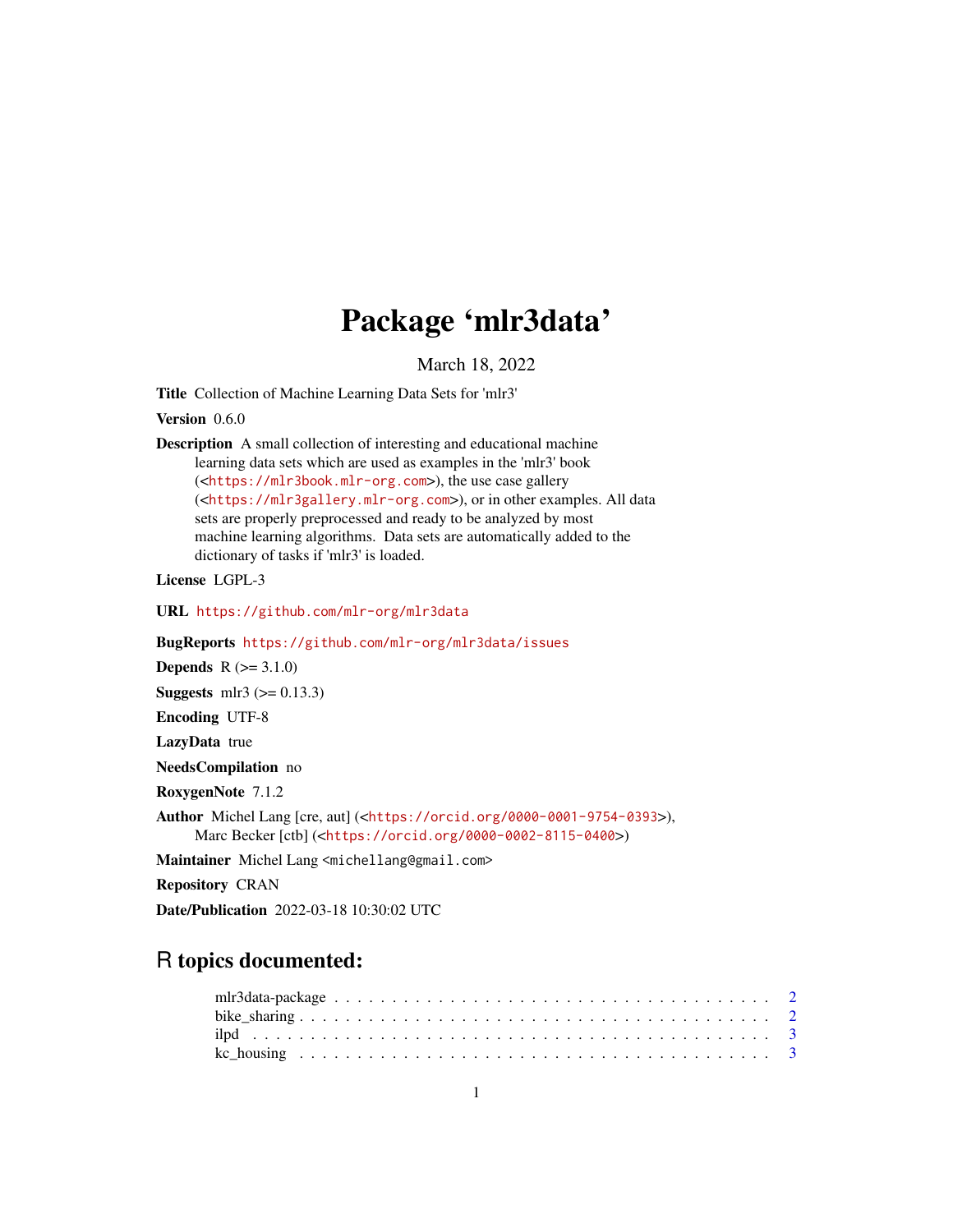#### <span id="page-1-0"></span>2 bike\_sharing

|       | penguins simple $\dots \dots \dots \dots \dots \dots \dots \dots \dots \dots \dots \dots \dots \dots \dots \dots$ |  |  |  |  |  |  |  |  |  |  |  |  |  |  |  |  |  |
|-------|-------------------------------------------------------------------------------------------------------------------|--|--|--|--|--|--|--|--|--|--|--|--|--|--|--|--|--|
|       |                                                                                                                   |  |  |  |  |  |  |  |  |  |  |  |  |  |  |  |  |  |
| Index |                                                                                                                   |  |  |  |  |  |  |  |  |  |  |  |  |  |  |  |  |  |

mlr3data-package *mlr3data: Collection of Machine Learning Data Sets for 'mlr3'*

#### Description

A small collection of interesting and educational machine learning data sets which are used as examples in the 'mlr3' book (<https://mlr3book.mlr-org.com>), the use case gallery (<https://mlr3gallery.mlrorg.com>), or in other examples. All data sets are properly preprocessed and ready to be analyzed by most machine learning algorithms. Data sets are automatically added to the dictionary of tasks if 'mlr3' is loaded.

#### Author(s)

Maintainer: Michel Lang <michellang@gmail.com> [\(ORCID\)](https://orcid.org/0000-0001-9754-0393)

Other contributors:

• Marc Becker <marcbecker@posteo.de> [\(ORCID\)](https://orcid.org/0000-0002-8115-0400) [contributor]

#### See Also

Useful links:

- <https://github.com/mlr-org/mlr3data>
- Report bugs at <https://github.com/mlr-org/mlr3data/issues>

bike\_sharing *Bike Sharing Demand*

#### Description

Regression data to predict the total count of bikes rented. Contains 13 features and 17379 observations. Target column is "count".

#### Pre-processing

- All columns have been renamed.
- instant, "registered" and "casual" column have been removed.
- "season" and "weather" have been converted to factor().
- "holiday" and "working\_day" have been converted to logical().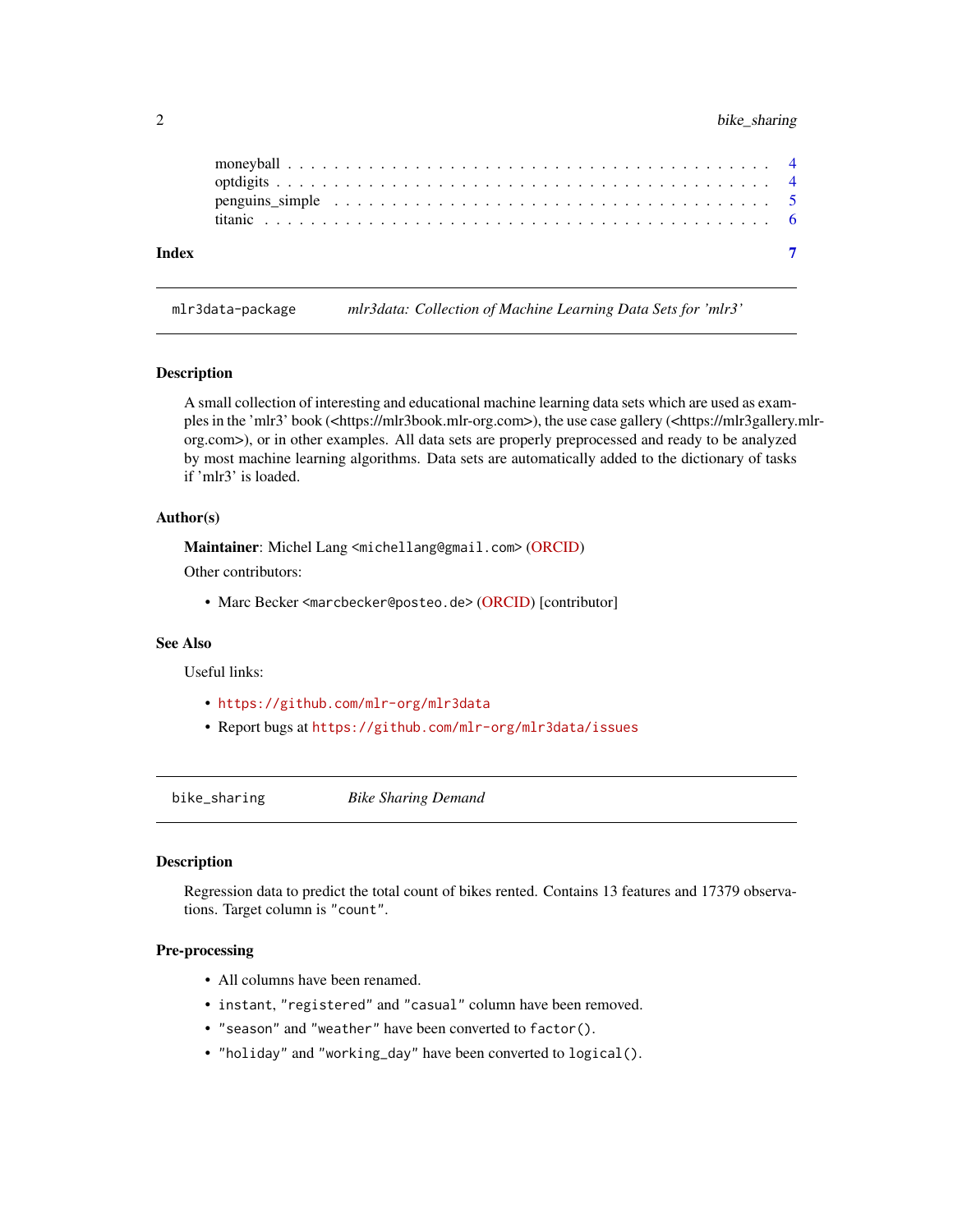#### <span id="page-2-0"></span>ilpd 3

#### Source

<https://archive.ics.uci.edu/ml/datasets/bike+sharing+dataset>

#### Examples

```
data("bike_sharing", package = "mlr3data")
str(bike_sharing)
```
ilpd *Indian Liver Patient Dataset*

#### Description

Classification data to predict whether or not a person is a liver patient. Obtained using the **[mlr3oml](https://CRAN.R-project.org/package=mlr3oml)** package. Contains 538 observations and 10 features. Target column is "diseased".

#### Pre-processing

- All variables have been renamed.
- The target variable has been re-encoded to "yes" and "no".

#### Source

<https://www.openml.org/d/1480>

#### Examples

data("ilpd", package = "mlr3data") str(ilpd)

kc\_housing *House Sales in King County*

#### Description

Regression task to predict house sale prices for King County, including Seattle, between May 2014 and May 2015.

Contains 19 features and 21613 observations. Target column is "price".

#### Pre-processing

- Id column has been removed.
- Dates in column "date" have been converted from strings to [POSIXct.](#page-0-0)
- Values 0 in feature "yr\_renovated" have been replaced with NA.
- Values 0 in feature "sqft\_basement" have been replaced with NA.
- Feature "waterfront" has been converted to logical.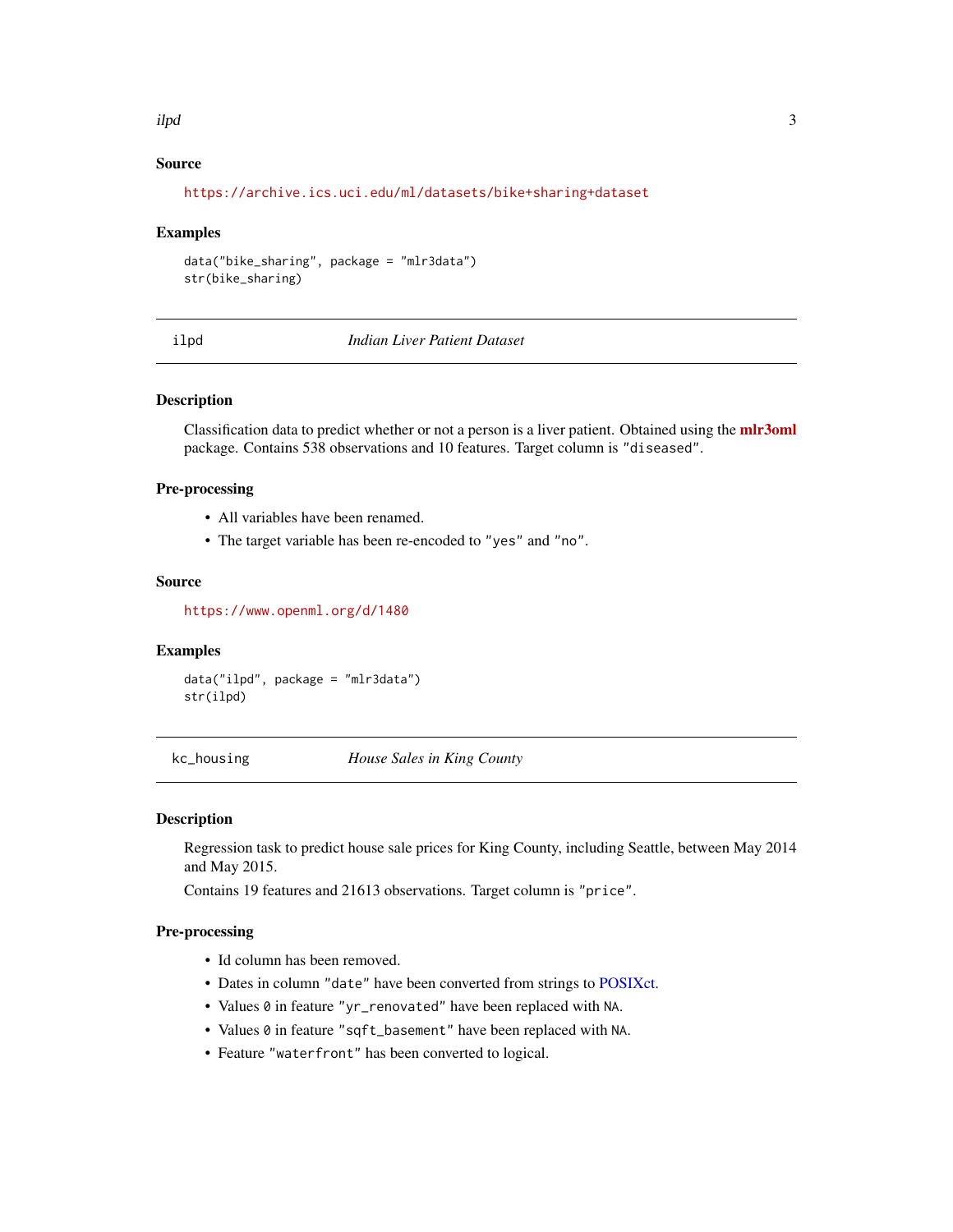#### <span id="page-3-0"></span>Source

```
https://www.kaggle.com/harlfoxem/housesalesprediction
```
#### Examples

```
data("kc_housing", package = "mlr3data")
str(kc_housing)
```
moneyball *Major League Baseball Statistics 1962-2012*

#### Description

Regression data to predict the number of runs scored. Obtained using the **[mlr3oml](https://CRAN.R-project.org/package=mlr3oml)** package. Contains 14 features and 1232 observations. Target column is "rs".

#### Pre-processing

- All variable names have been converted from upper case to lower case.
- The variables "year", "rs", "ra", "w"' have been coerced to integers.

#### Source

<https://www.openml.org/d/41021>

#### Examples

data("moneyball", package = "mlr3data") str(moneyball)

optdigits *Optical Recognition of Handwritten Digits*

#### Description

Classification data to predict handwritten digits. Obtained using the **[mlr3oml](https://CRAN.R-project.org/package=mlr3oml)** package.

Binarized version of the original data set. The multi-class target column has been converted to a two-class nominal target column by re-labeling the majority class as positive ("P") and all others as negative ("N"). Originally converted by Quan Sun.

Contains 64 features and 5620 observations. Target column is "binaryclass".

#### Pre-processing

- All feature variables "input1", ..., "input64" (number of on pixels in each block) have been coerced to integers.
- The target variable has been renamed from "binaryClass" to "binaryclass".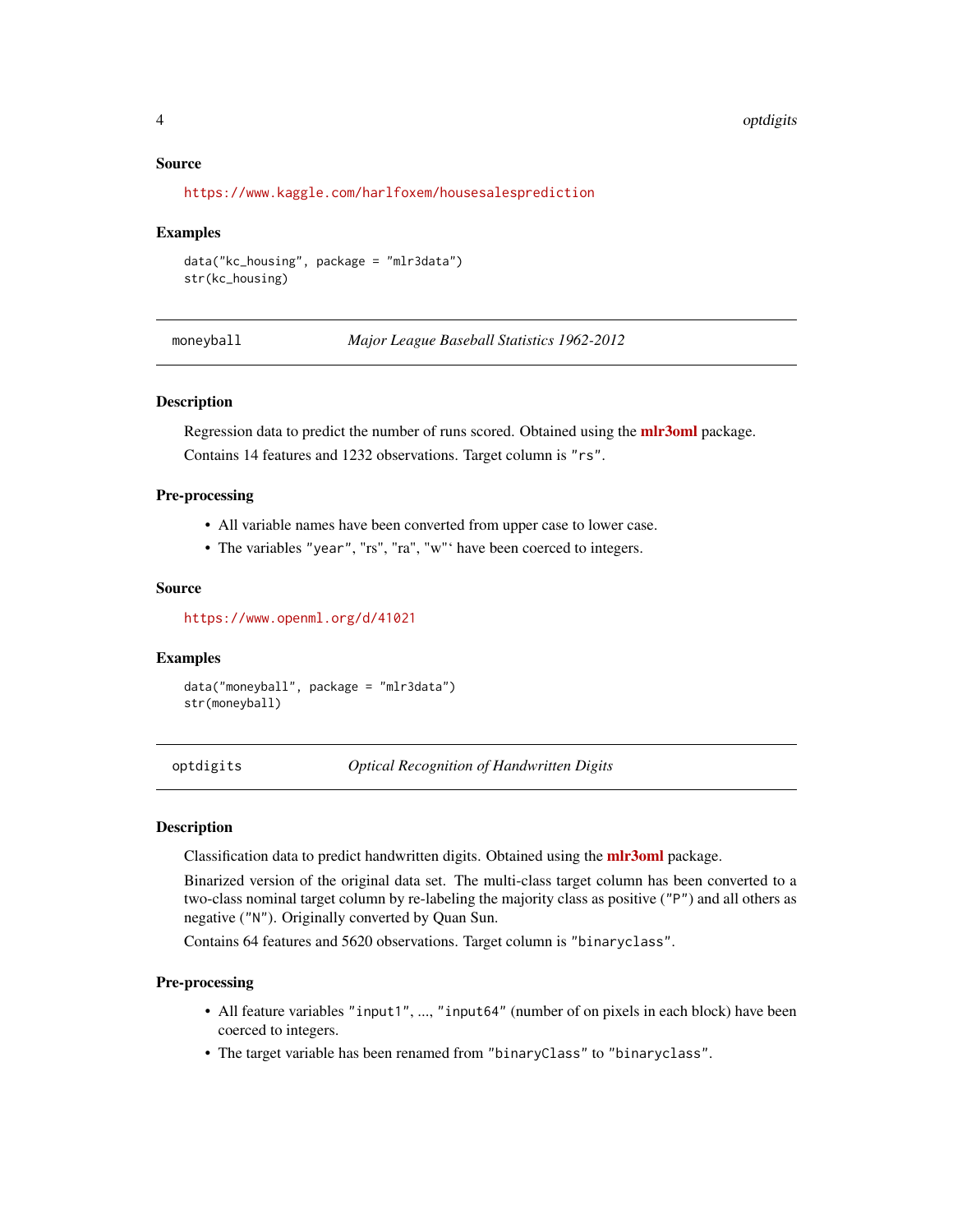#### <span id="page-4-0"></span>penguins\_simple 5

#### Source

<https://www.openml.org/d/980>

#### Examples

```
data("optdigits", package = "mlr3data")
str(optdigits)
```
penguins\_simple *Simplified Palmer Penguins Data Set*

#### Description

Classification data to predict the species of penguins from the **palmer-penguins** package, see [palmer](#page-0-0)[penguins::penguins.](#page-0-0) A better alternative to the [iris data set.](#page-0-0)

#### Pre-processing

- The unit of measurement have been removed from the column names. Lengths are given in millimeters (mm), weight in gram (g).
- Observations with missing values have been removed.
- Factor variables are one-hot encoded.

#### Source

#### [palmerpenguins](https://CRAN.R-project.org/package=palmerpenguins)

#### References

Gorman KB, Williams TD, Fraser WR (2014). "Ecological Sexual Dimorphism and Environmental Variability within a Community of Antarctic Penguins (Genus Pygoscelis)." *PLoS ONE*, 9(3), e90081. doi: [10.1371/journal.pone.0090081.](https://doi.org/10.1371/journal.pone.0090081)

<https://github.com/allisonhorst/palmerpenguins>

#### Examples

```
data("penguins_simple", package = "mlr3data")
str(penguins_simple)
```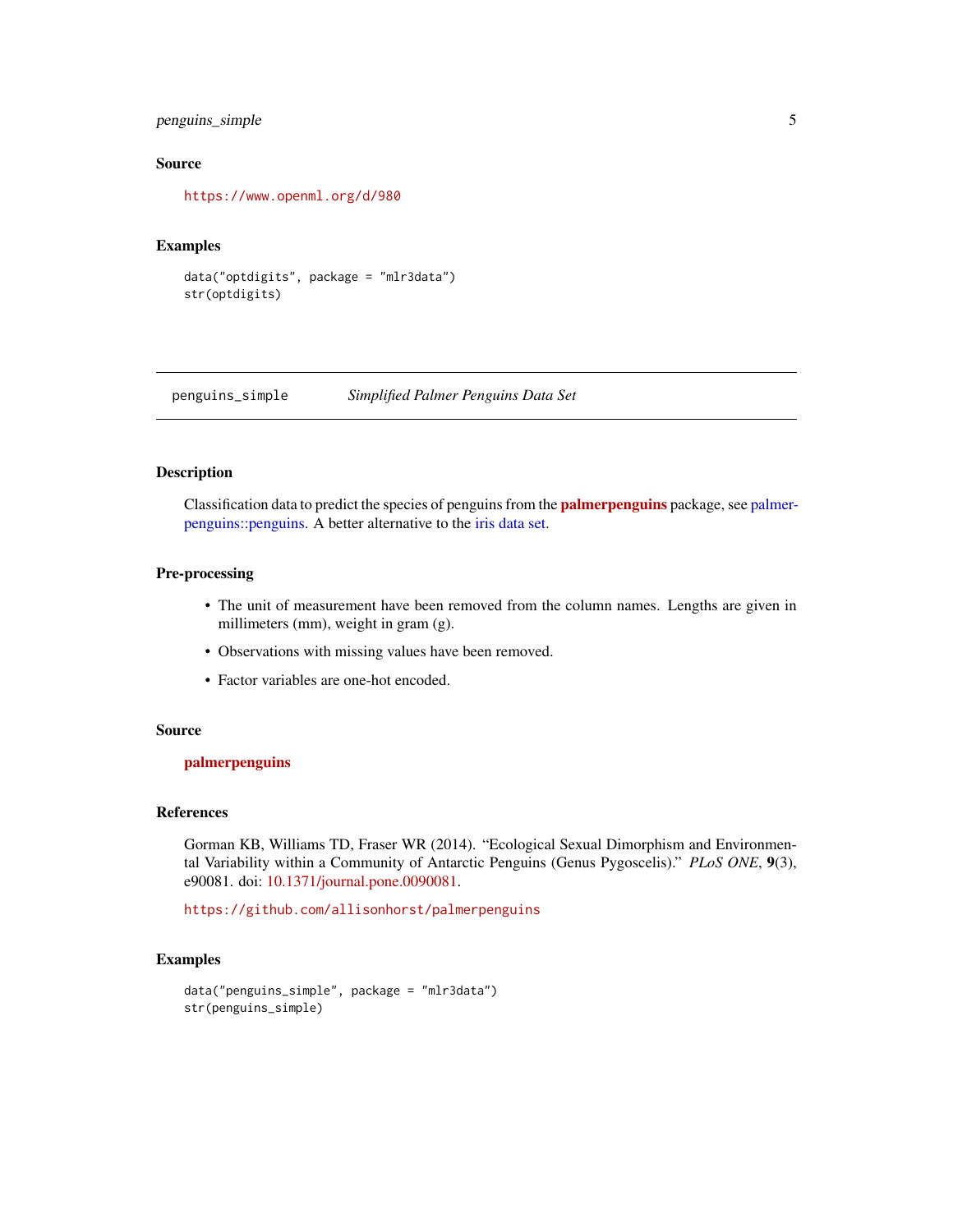<span id="page-5-0"></span>

#### Description

Classification data to predict the fate of passengers on the ocean liner "Titanic". Contains 10 features and 1309 observations. Target column is "Survived".

#### Pre-processing

- All column names have been changed to snake\_case.
- training and test set have been joined. Observations of the test set have a missing value in the target column "survived".
- Column '"survived"' has been re-encoded to a factor with levels '"yes"' and '"no"'.
- Id column has been removed.
- Passenger class "pclass" has been converted to an ordered factor.
- Features "sex" and "embarked" have been converted to factors.
- Empty strings in "cabin" and "embarked" have been encoded as missing values.

#### Source

[titanic](https://CRAN.R-project.org/package=titanic) and <https://www.kaggle.com/c/titanic/data>

#### Examples

```
data("titanic", package = "mlr3data")
str(titanic)
```